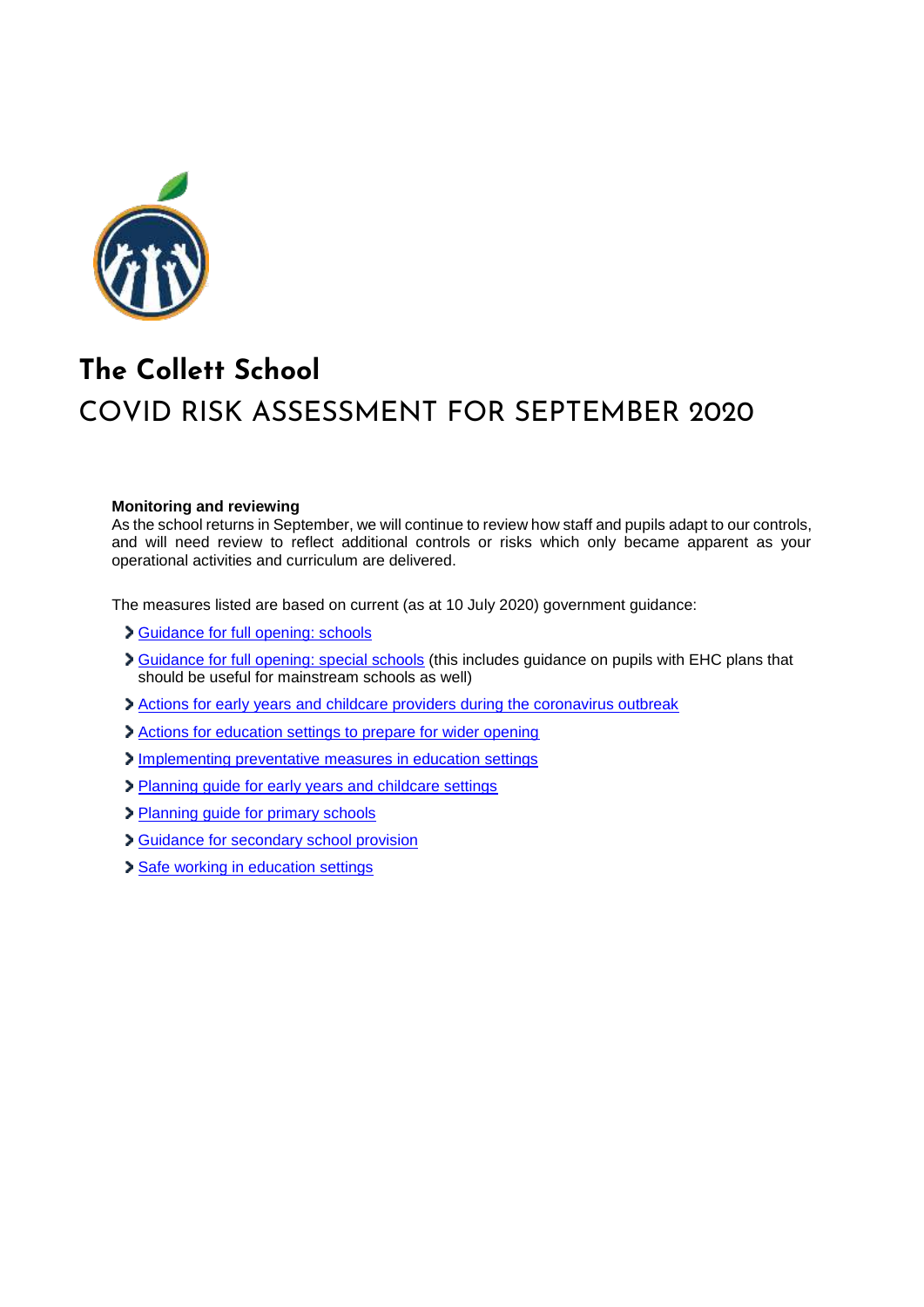| <b>RISK ASSESSMENT FOR:</b><br>School activities during COVID 19<br>outbreak.<br>During this evolving situation please monitor and follow government<br>guidance given in the web links provided |                                                                                                                  | <b>The Collett School 631</b>                                                                                                   |                                                                                                   |
|--------------------------------------------------------------------------------------------------------------------------------------------------------------------------------------------------|------------------------------------------------------------------------------------------------------------------|---------------------------------------------------------------------------------------------------------------------------------|---------------------------------------------------------------------------------------------------|
| Establishment:                                                                                                                                                                                   |                                                                                                                  | Assessment includes contributions from several members of staff.                                                                | Date:                                                                                             |
| The Collett School                                                                                                                                                                               | SHA updates 3/6/20<br>SHA AC review 4/6/20<br>SHA update 6/6/20<br>PS with AC,CS Update<br>September 2020 Review | Whole school meeting 2.3hrs 1/6/20<br>Union school reps additional comments and amendments<br>2m to 1m social distancing change | 18 May 2020,<br>1 June 2020,<br>3 June 2020<br>4 June 2020<br><b>11 June 2020</b><br>15 June 2020 |
| Risk assessment number/ref:<br><b>RA 13/7/20</b>                                                                                                                                                 | <b>Manager Approval:</b><br>Stephen Hoult-Allen                                                                  |                                                                                                                                 | Date:<br>13/7/20                                                                                  |

| <b>What are the</b><br>hazards?                                                               | Who might<br>be harmed<br>and how?                                                | What are you already doing?                                                                                                                                                                                                                                                                                                                                                                                      | What further action is<br>necessary? | <b>Action</b><br>by who? | Action<br>by<br>when? | Done |
|-----------------------------------------------------------------------------------------------|-----------------------------------------------------------------------------------|------------------------------------------------------------------------------------------------------------------------------------------------------------------------------------------------------------------------------------------------------------------------------------------------------------------------------------------------------------------------------------------------------------------|--------------------------------------|--------------------------|-----------------------|------|
| <b>Individual risk</b><br>factors meaning<br>staff / pupils more<br>vulnerable to<br>COVID-19 | Staff.<br>Pupils / pupils /<br>wider contacts<br>Spread of<br>COVID <sub>19</sub> | Shielding for those who are extremely clinically vulnerable pauses on 1 <sup>st</sup><br>August (subject to continued decline in transmission) and the Government will<br>no longer be advising these individuals shield.<br>Staff / pupils who previously were shielding able to return to school.<br>School to discuss arrangements / concerns with individuals and provide<br>assurance of controls in place. | SHA contact shielding<br>staff.      | SHA<br><b>JP/PS</b>      | 31/7/20<br>31/7/20    |      |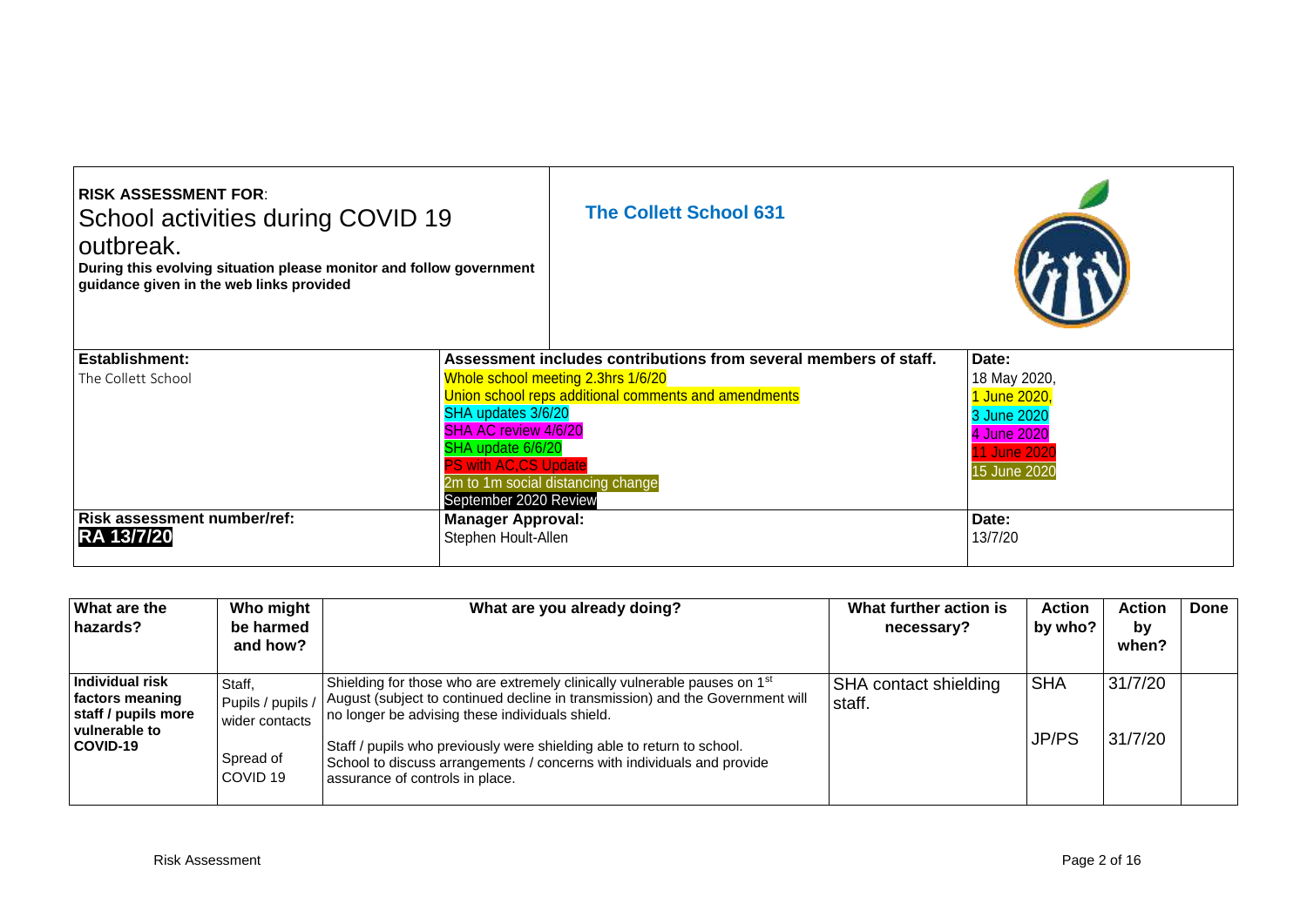|                                                                                         |                                               | Individual risk assessments will be conducted where required to determine if<br>additional measures are required.<br>Some individuals under the care of specialist health professionals may need to<br>discuss care at their next planned clinical appointment before returning.<br>Those pupils unable to attend school because they are following clinical and/or<br>Public Health advice (e.g. a letter from their consultant) will be provided with<br>remote education.<br>Existing individual health care plans in place for pupils/pupils to be | <b>Update Individual Risk</b><br>Assessments of staff | <b>SHA</b> | 31/7/20 |  |
|-----------------------------------------------------------------------------------------|-----------------------------------------------|--------------------------------------------------------------------------------------------------------------------------------------------------------------------------------------------------------------------------------------------------------------------------------------------------------------------------------------------------------------------------------------------------------------------------------------------------------------------------------------------------------------------------------------------------------|-------------------------------------------------------|------------|---------|--|
|                                                                                         |                                               | reviewed.<br>Clear message sent to parents that pupils should not be sent into school if<br>unwell for both Covid-19 and any other illnesses/symptoms.<br><b>Staff</b>                                                                                                                                                                                                                                                                                                                                                                                 | SHA - letter                                          | <b>SHA</b> | 15/7/20 |  |
|                                                                                         |                                               | Wider government advice remains to work from home where possible.<br>Limited school roles where this will be the case, roles which are able to do so<br>effectively will be considered.                                                                                                                                                                                                                                                                                                                                                                |                                                       |            |         |  |
|                                                                                         |                                               | Individuals classed as clinically vulnerable or extremely clinically<br>vulnerable to have a risk assessment undertaken on their role and<br>ability to maintain social distancing.<br>Consider if these staff are able to work remotely or in areas / roles where<br>maintaining social distancing is easier.                                                                                                                                                                                                                                         | <b>Individual Risk</b><br>Assessments                 | <b>SHA</b> | 31/7/20 |  |
|                                                                                         |                                               | Any existing individual risk assessments to be reviewed.<br>See COVID-19: guidance on shielding and protecting people defined on medical<br>grounds as extremely vulnerable                                                                                                                                                                                                                                                                                                                                                                            |                                                       |            |         |  |
| <b>School occupants</b><br>coming into contact<br>with those with<br><b>Coronavirus</b> | Staff,<br>Pupils / pupils /<br>wider contacts | School community clear on symptoms of coronavirus: high temperature (37.8)<br>deg C or more), a new continuous cough or a loss of, or change, in their normal<br>sense of taste or smell.<br>Stay at home: guidance for households with possible or confirmed coronavirus                                                                                                                                                                                                                                                                              | SHA - letter                                          | <b>SHA</b> | 15/7/20 |  |
| symptoms                                                                                | Spread of<br>COVID <sub>19</sub>              | (COVID-19) infection followed.<br>These have been communicated to all.<br>No symptomatic individuals to present on site.                                                                                                                                                                                                                                                                                                                                                                                                                               |                                                       |            |         |  |
|                                                                                         |                                               | In the event of a suspected case whilst working on site<br>Ensure SLT / Head are notified.                                                                                                                                                                                                                                                                                                                                                                                                                                                             |                                                       |            |         |  |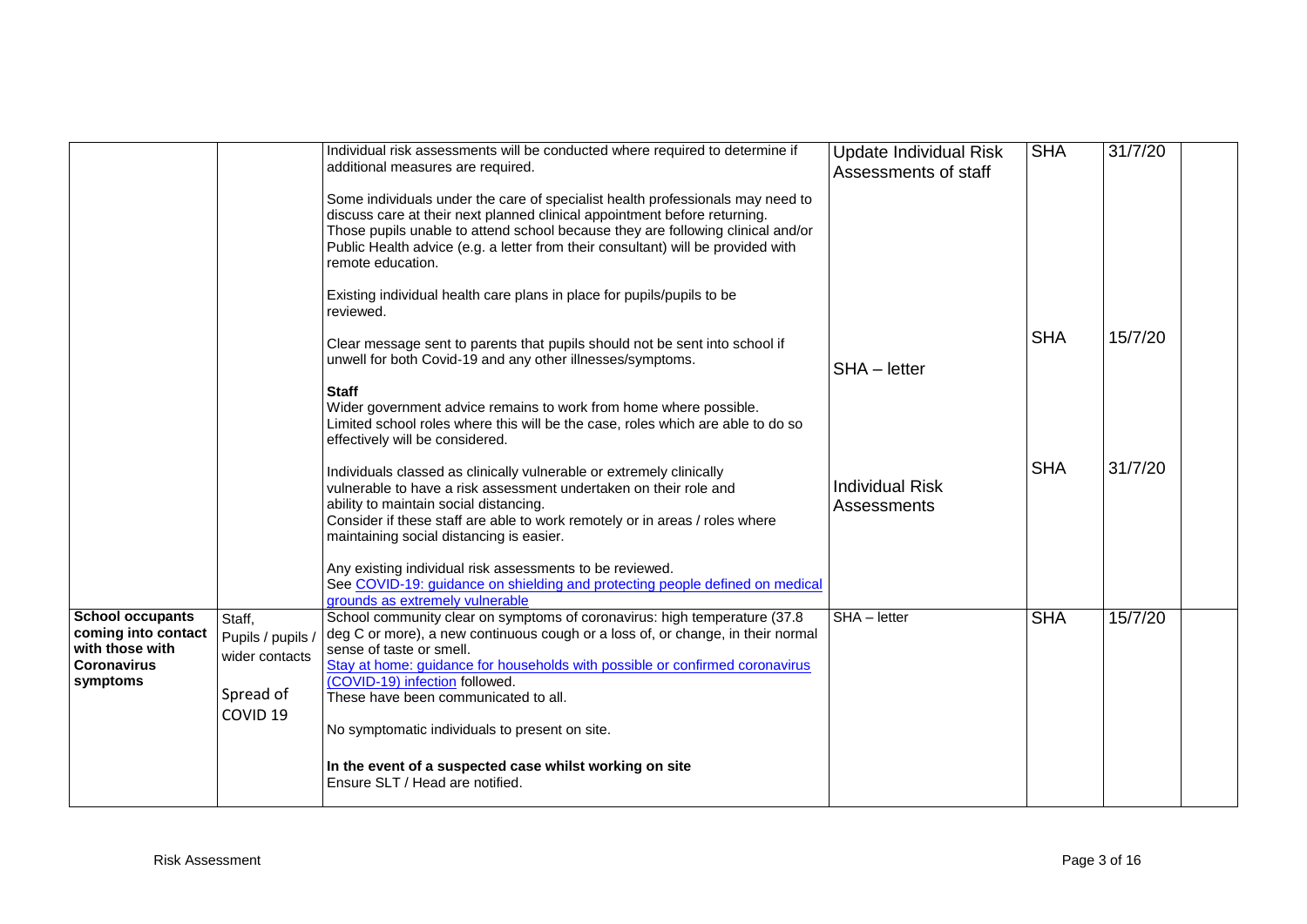| Individual goes home immediately (if awaiting collection by their parent, isolate<br>child in a room behind a closed door - Meeting Room or Medical Room, or an<br>area at least 2m away from others, open a window for ventilation) and self-<br>isolate.                                                                                                                         |                                                                                                        |            |         |  |
|------------------------------------------------------------------------------------------------------------------------------------------------------------------------------------------------------------------------------------------------------------------------------------------------------------------------------------------------------------------------------------|--------------------------------------------------------------------------------------------------------|------------|---------|--|
| School staff supervising the child while they await collection should wear PPE (a<br>fluid resistant surgical mask, type IIR) if a distance of 2m cannot be maintained.<br>If direct care (such as for a very young child or a child with complex needs) is<br>required then staff giving care to wear a fluid resistant surgical mask (type IIR),<br>disposable apron and gloves. |                                                                                                        |            |         |  |
| Clear message to parents that if a pupil is unwell at school they are to be sent<br>home or collected immediately.                                                                                                                                                                                                                                                                 | SHA - Letter                                                                                           | <b>SHA</b> | 15/7/20 |  |
| Anyone who has had contact with those with symptoms to wash hands<br>thoroughly.<br>All areas occupied and equipment used by the affected person are to be<br>thoroughly cleaned and disinfected (see PHE cleaning advice<br>https://www.gov.uk/government/publications/covid-19-decontamination-in-non-<br>healthcare-settings                                                    |                                                                                                        |            |         |  |
| Testing Staff / pupils who develop symptoms should be tested. Testing is most<br>sensitive within 3 days of symptoms developing. Guidelines on who can get<br>tested and how to arrange for a test can be found in the COVID-19: getting<br>tested guidance.                                                                                                                       | Staff and pupils who are<br>tested for Covid-19 to inform<br>the school of result and date<br>of test. |            |         |  |
| Tests can be booked online through the NHS<br>https://www.nhs.uk/conditions/coronavirus-covid-19/testing-and-tracing/                                                                                                                                                                                                                                                              |                                                                                                        |            |         |  |
| By the autumn term, all schools will be provided with a small number of home<br>testing kits which can be provided to parents/carers collecting a child who has<br>developed symptoms at school, or staff who have developed symptoms at<br>school, where providing one will significantly increase the likelihood of them<br>getting tested.                                      | National advice and roll out of<br>kits expected by Autumn term                                        |            |         |  |
| Positive case in school<br>In the event of a positive case the local health protection team will be contacted<br>and their advice followed.<br>Public Health England East of England 0300 303 8537 opt 1                                                                                                                                                                           |                                                                                                        |            |         |  |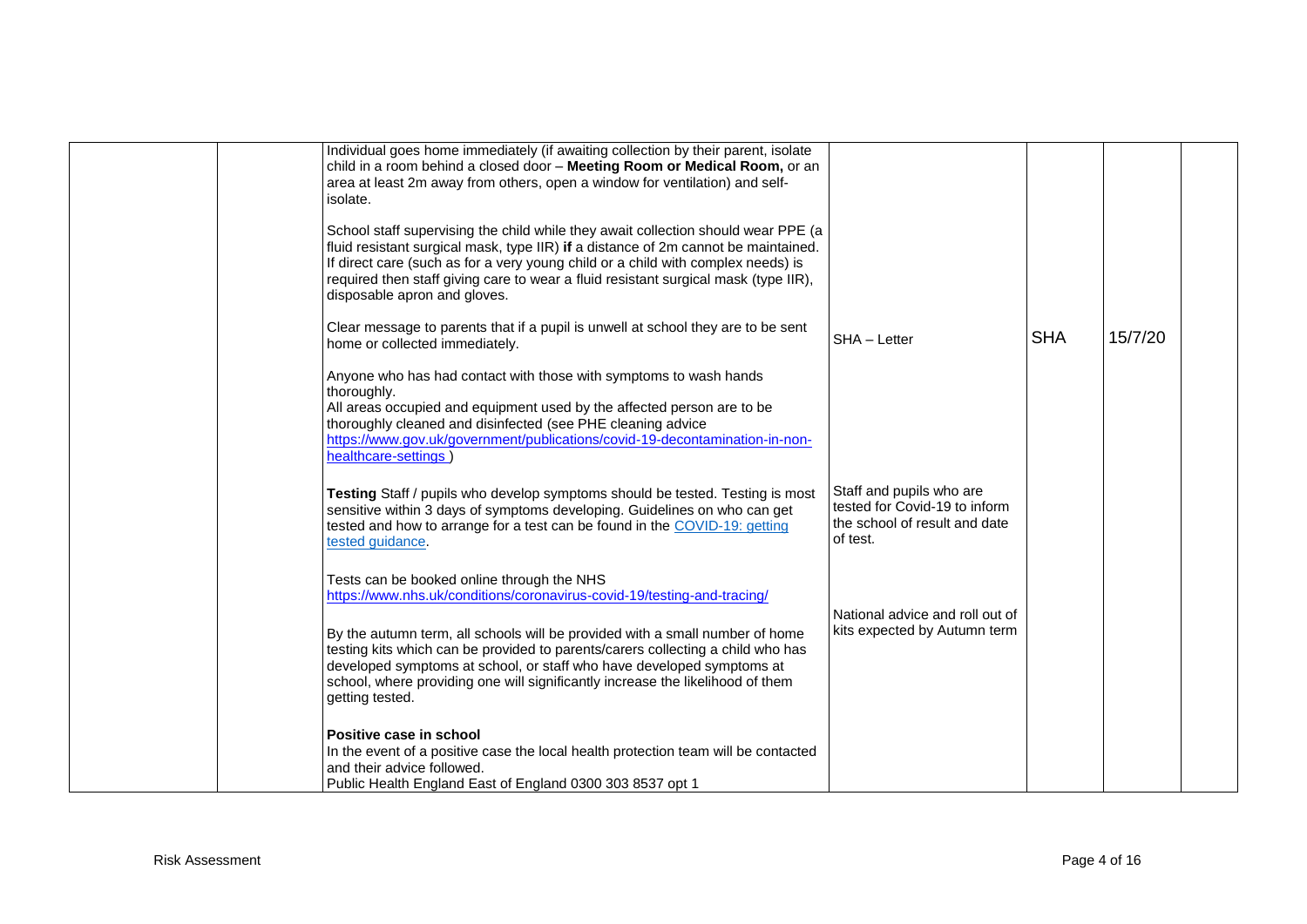|                                    |                     | https://www.gov.uk/guidance/contacts-phe-health-protection-teams#east-of-                                                                                                                                                                                                                                                                      |                                                         |           |        |  |
|------------------------------------|---------------------|------------------------------------------------------------------------------------------------------------------------------------------------------------------------------------------------------------------------------------------------------------------------------------------------------------------------------------------------|---------------------------------------------------------|-----------|--------|--|
|                                    |                     | england-hpt                                                                                                                                                                                                                                                                                                                                    |                                                         |           |        |  |
|                                    |                     | Records kept of pupils and staff in each group.                                                                                                                                                                                                                                                                                                |                                                         |           |        |  |
|                                    |                     |                                                                                                                                                                                                                                                                                                                                                |                                                         |           |        |  |
| General<br><b>Transmission of</b>  | Staff,              | Toilets are provided which contain suitable levels of soap and paper towels.                                                                                                                                                                                                                                                                   |                                                         |           |        |  |
| COVID-19                           | Pupils / pupils /   | All persons to wash hands with soap regularly and thoroughly, for at least 20<br>seconds. Hand washing technique to be adopted as directed by NHS guidance                                                                                                                                                                                     |                                                         |           |        |  |
|                                    | wider contacts      | posters in place to reinforce this.                                                                                                                                                                                                                                                                                                            |                                                         |           |        |  |
| Ineffective hygiene                | Spread of           | Alcohol hand sanitiser used to reduce congestion at toilets / where soap and                                                                                                                                                                                                                                                                   |                                                         |           |        |  |
| protocols                          | COVID <sub>19</sub> | water is not available.<br>Review existing levels / location of hand sanitiser stations.                                                                                                                                                                                                                                                       |                                                         |           |        |  |
|                                    |                     |                                                                                                                                                                                                                                                                                                                                                |                                                         |           |        |  |
|                                    |                     | Alcohol hand sanitiser provided at reception and should be used by all persons<br>when entering/leaving.                                                                                                                                                                                                                                       |                                                         |           |        |  |
|                                    |                     | Additional hand sanitiser within classrooms where required e.g. for Early years<br>children returning from the toilet where hand washing will not be as robust.                                                                                                                                                                                |                                                         |           |        |  |
|                                    |                     | Build use into routines staff and pupil routines e.g. on arrival, when returning<br>from breaks, when changing rooms, before / after eating.                                                                                                                                                                                                   |                                                         |           |        |  |
|                                    |                     | Site staff to regularly clean the hand washing facilities and check consumables.<br>Provide suitable and sufficient rubbish bins for hand towels with regular removal<br>and disposal.                                                                                                                                                         |                                                         |           |        |  |
|                                    |                     | Ensure adequate supplies of soap, hand sanitiser and paper towels and these<br>should be securely stored.                                                                                                                                                                                                                                      |                                                         |           |        |  |
|                                    |                     | Catch it, kill it, bin it message reinforced.<br>Tissues will be provided for classrooms. Staff to replenish as needed.<br>Staff / pupils to use tissues when coughing or sneezing and then place the used<br>tissue in the bin before washing hands. (lidded bins in classrooms / other<br>locations for disposal of tissues and other waste) |                                                         |           |        |  |
|                                    |                     | All persons are reminded to not touch their eyes, nose or mouth if their hands<br>are not clean.                                                                                                                                                                                                                                               |                                                         |           |        |  |
| General                            | Staff,              | Documented cleaning schedule in place.                                                                                                                                                                                                                                                                                                         | Further guidance on general                             | <b>MS</b> | 1/9/20 |  |
| <b>Transmission of</b><br>COVID-19 | Pupils / pupils /   | Enhanced cleaning schedule implemented throughout the site during school                                                                                                                                                                                                                                                                       | cleaning is expected by Public<br>Health England before |           |        |  |
|                                    | wider contacts      | day, ensuring that frequent contact points, e.g. door handles, taps, flush                                                                                                                                                                                                                                                                     | Autumn term                                             |           |        |  |
| Ineffective cleaning               |                     |                                                                                                                                                                                                                                                                                                                                                |                                                         |           |        |  |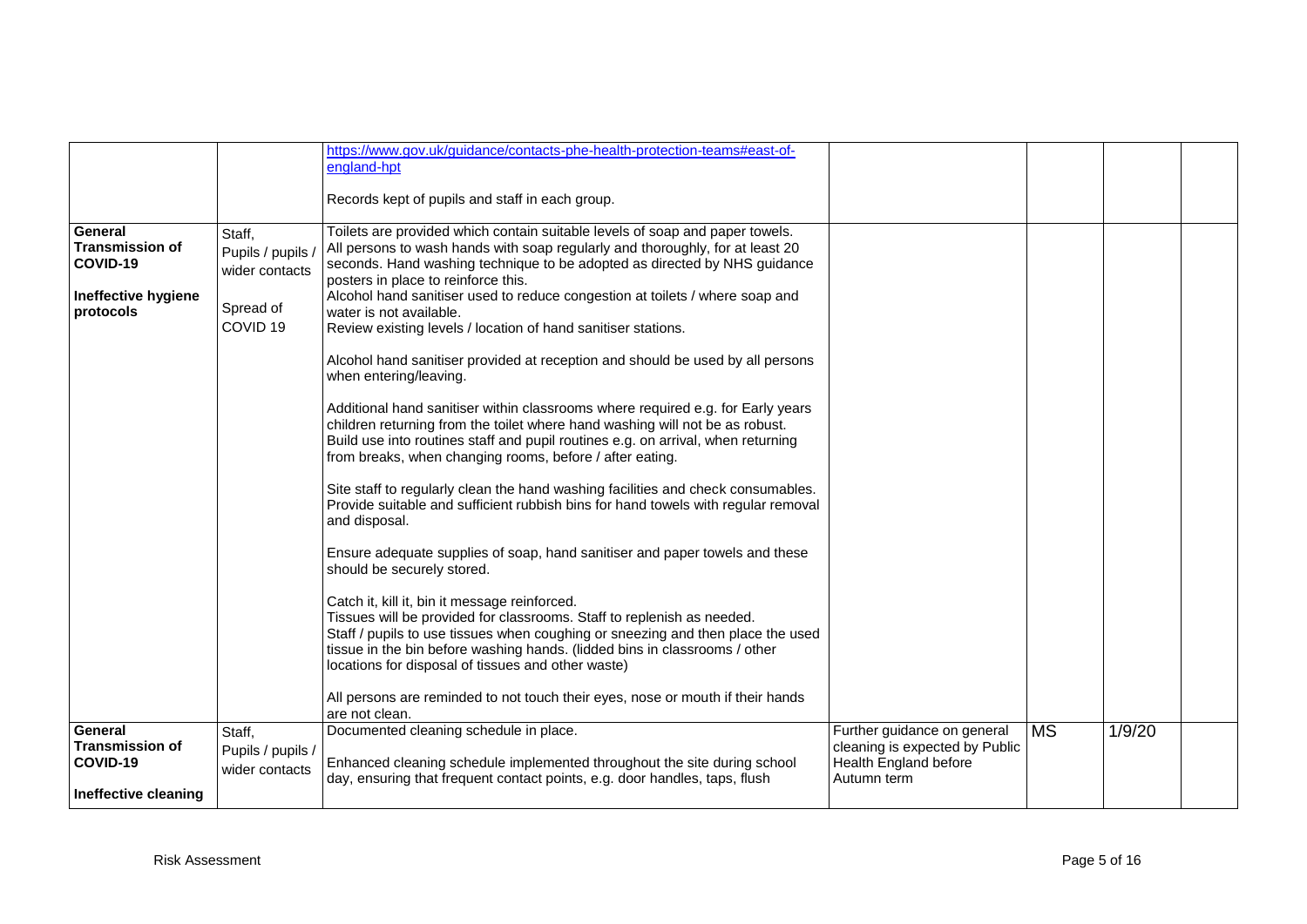| Spread of<br>COVID <sub>19</sub> | handles, toilet door handles, bannisters, telephones, keyboards etc. are all<br>cleaned and disinfected regularly.                                                                                                                                                                                                                                                                                             |  |  |
|----------------------------------|----------------------------------------------------------------------------------------------------------------------------------------------------------------------------------------------------------------------------------------------------------------------------------------------------------------------------------------------------------------------------------------------------------------|--|--|
|                                  | Shared areas and rooms that are used by different groups will require more<br>frequent cleaning / cleaning between groups.                                                                                                                                                                                                                                                                                     |  |  |
|                                  | Where toilets are shared between different groups these are cleaned regularly<br>(focus on high contact surfaces) and the importance of thorough hand washing<br>reinforced.                                                                                                                                                                                                                                   |  |  |
|                                  | Cleaning materials (e.g. disinfectant spray / wipes) available to staff.<br>Manufacturer's instructions for dilution, application, PPE and contact times for all<br>detergents and disinfectants to be followed.                                                                                                                                                                                               |  |  |
|                                  | Only cleaning products supplied by the school / contract cleaners are to be<br>used.<br>School has obtained the risk assessment COSSH information of materials<br>bought for the school and that from contract cleaning staff for assurance on<br>social distancing measures and their schedule / methods for cleaning the school<br>site.                                                                     |  |  |
|                                  | Thorough cleaning of rooms at the end of the day by contracted cleaning staff.                                                                                                                                                                                                                                                                                                                                 |  |  |
|                                  | In the event of a suspected case / confirmed positive case on site<br>For disinfection (e.g. following a suspected case) use a combined detergent<br>disinfectant solution at a dilution of 1000 parts per million (ppm) available<br>chlorine (av.cl.) or a neutral purpose detergent followed by disinfection (1000<br>ppm av.cl.).<br>See PHE advice COVID-19: cleaning of non-healthcare settings guidance |  |  |
|                                  | When cleaning a contaminated area:<br>Cleaning staff to:                                                                                                                                                                                                                                                                                                                                                       |  |  |
|                                  | • Wear disposable gloves and apron                                                                                                                                                                                                                                                                                                                                                                             |  |  |
|                                  | • Wash their hands with soap and water once they remove their gloves<br>and apron                                                                                                                                                                                                                                                                                                                              |  |  |
|                                  | • Wear a fluid resistant surgical mask (Type IIR) if splashing likely                                                                                                                                                                                                                                                                                                                                          |  |  |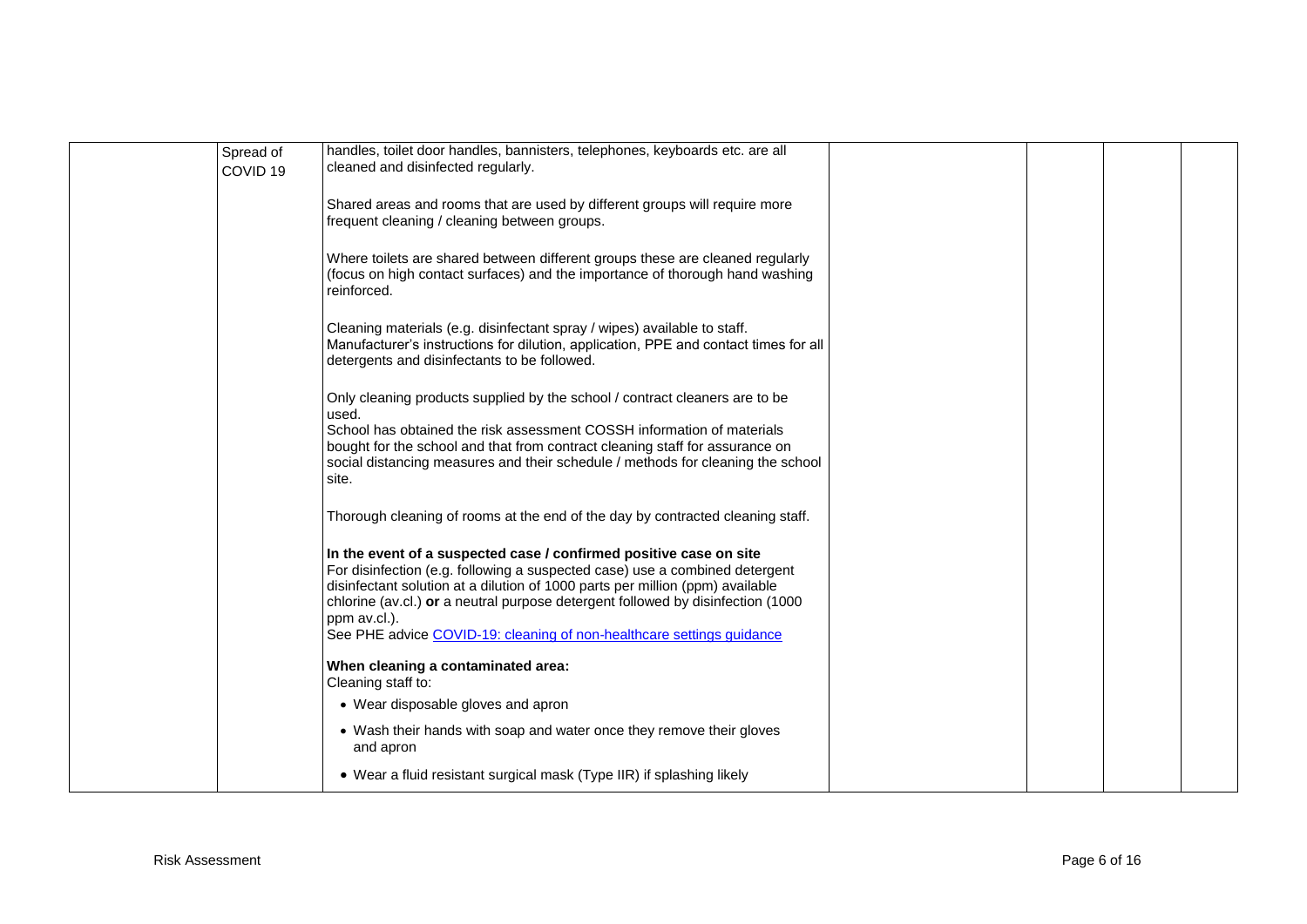|                                                                                                                                 |                                                                                   | • Hands should be washed with soap and water for 20 seconds after all<br>PPE has been removed.<br>PPE to be double-bagged, then stored securely for 72 hours then thrown away<br>in the regular rubbish after cleaning is finished.<br>Any cloths and mop heads used must be disposed of as single use items.                                                                                                                                                                                                                                                                                                                                                                                                                                                                                                                                                                                                                                                                                                                                                                                                                                                                                                                                                                                                                                                                                                                                 |                                                                                                                                                                                                         |        |  |
|---------------------------------------------------------------------------------------------------------------------------------|-----------------------------------------------------------------------------------|-----------------------------------------------------------------------------------------------------------------------------------------------------------------------------------------------------------------------------------------------------------------------------------------------------------------------------------------------------------------------------------------------------------------------------------------------------------------------------------------------------------------------------------------------------------------------------------------------------------------------------------------------------------------------------------------------------------------------------------------------------------------------------------------------------------------------------------------------------------------------------------------------------------------------------------------------------------------------------------------------------------------------------------------------------------------------------------------------------------------------------------------------------------------------------------------------------------------------------------------------------------------------------------------------------------------------------------------------------------------------------------------------------------------------------------------------|---------------------------------------------------------------------------------------------------------------------------------------------------------------------------------------------------------|--------|--|
| General<br><b>Transmission of</b><br>COVID-19<br><b>Minimising contact</b><br>and<br><b>Maintenance of</b><br>social distancing | Staff,<br>Pupils / pupils /<br>wider contacts<br>Spread of<br>COVID <sub>19</sub> | Pupils will be taught in their new Academic Year Learning Groups.<br>$\bullet$<br>Classes will be grouped in 'zones' - three groups that will use the<br>$\bullet$<br>same play area, resources and toilet facilities.<br>Break and playtimes will support the reduced contact of children by<br>$\bullet$<br>using the allocated zones<br>We have minimised spaces being shared across groups;<br>No groups are coming together for assemblies, events / school fairs, school trips<br>etc.<br>Wider assemblies / collective worship conducted via video link.<br>Continue to use social distancing wherever possible (more emphasis on this is<br>likely with older children).<br>Where staff move across groups hands to be washed / sanitised before and<br>after and social distancing should be maintained, aim for 2m from other staff and<br>adults as far as is reasonable.<br>Ideally the teaching space should be 2m from pupils, where this is within 1m<br>then change layout / increase space at the front of the class to attain 1m+.<br>Keep space at front of class for school leaders to enter and be present whilst<br>maintaining social distancing.<br>Staff to avoid close face to face contact and minimise time spent within 1 metre<br>of anyone.<br>Teachers and Interventions programme staff will move between classes<br>wherever possible.<br>Extra-curricular clubs are not essential and therefore suspended. | Ongoing monitoring of<br>movement around school and<br>ability of groups to remain<br>apart.<br>Determine any further pinch<br>points when term starts, and<br>review controls to keep<br>groups apart. | PS/SHA |  |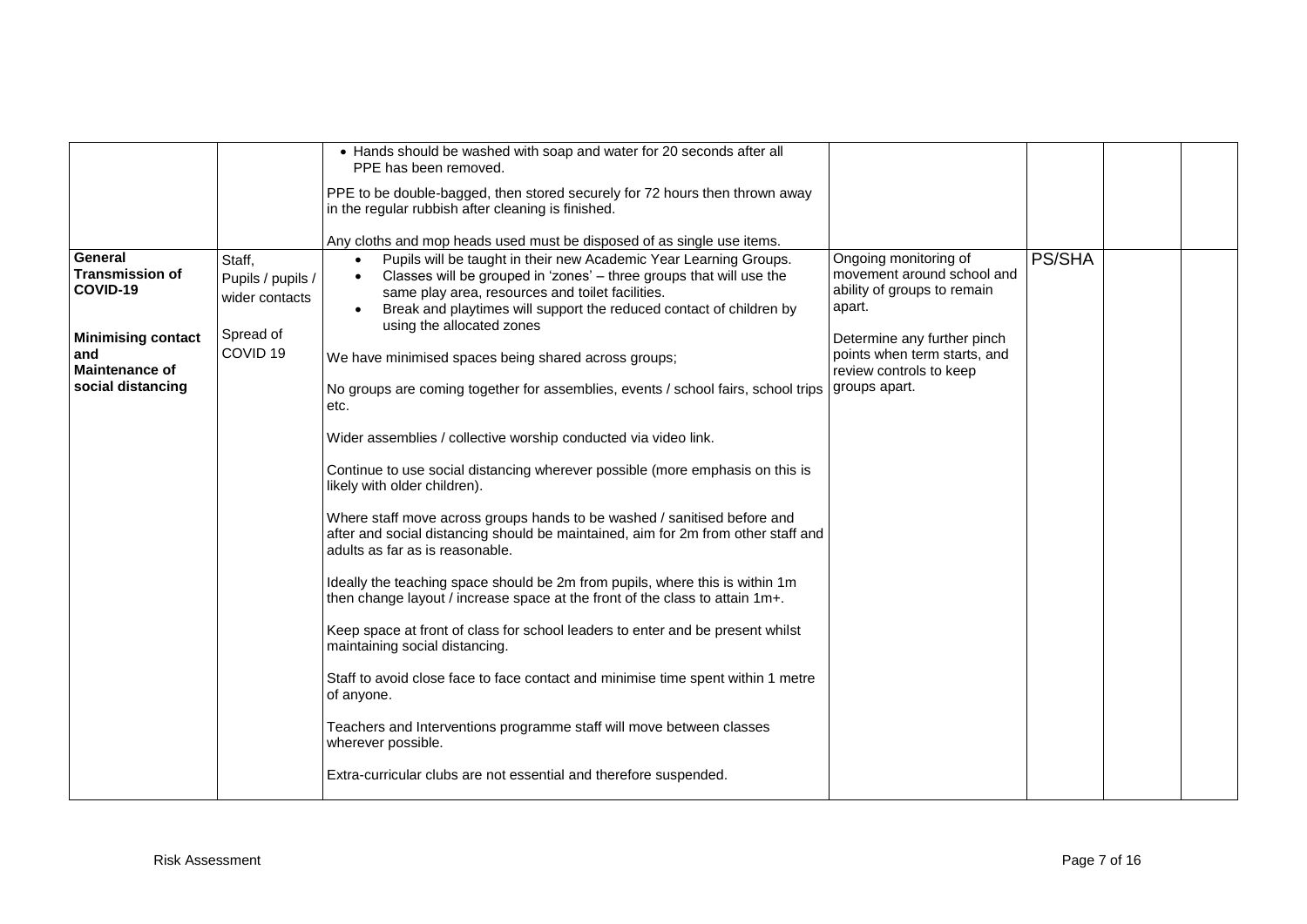| <b>Hiring and lettings</b><br>We have suspended lettings and hiring of school premises - to be reviewed<br>after half term (November 2020)                                                                            |                                                    |  |  |
|-----------------------------------------------------------------------------------------------------------------------------------------------------------------------------------------------------------------------|----------------------------------------------------|--|--|
| <b>Offsite visits</b><br>No overnight or overseas visits to be run.                                                                                                                                                   |                                                    |  |  |
| Local, known to the pupils trips can operate with the usual risk assessments in<br>place including transporting them.                                                                                                 |                                                    |  |  |
| Any visits run will keep children within their consistent group. Re-assurance of<br>COVID-secure measures in place at the destination to be undertaken as part of<br>usual planning and offsite visit risk assessment |                                                    |  |  |
| <b>Music</b><br>Existing advice is to limit singing, playing wind or brass instruments etc. Even if<br>at a distance.                                                                                                 | Further DfE guidance on<br>music delivery expected |  |  |
| Consider if small groups in music lessons can take place outside / or with<br>improved ventilation.                                                                                                                   |                                                    |  |  |
| Ensure 2m physical distancing for staff and pupils if singing                                                                                                                                                         |                                                    |  |  |
| No face to face contact (pupils back-to-back or side-to-side)                                                                                                                                                         |                                                    |  |  |
| No sharing of wind / brass instruments.                                                                                                                                                                               |                                                    |  |  |
| <b>PE</b><br>to review existing risk assessments and schemes of work to include<br>management of COVID-19 risks.                                                                                                      |                                                    |  |  |
| Pupils to be kept in consistent groups, sports equipment to be thoroughly<br>cleaned between each use by different groups, and contact sports avoided.                                                                |                                                    |  |  |
| Outdoor sports prioritised where possible, and large indoor spaces used where<br>it is not, maximising distancing between pupils.                                                                                     |                                                    |  |  |
| Build in time for handwashing / sanitising before / after lesson.                                                                                                                                                     |                                                    |  |  |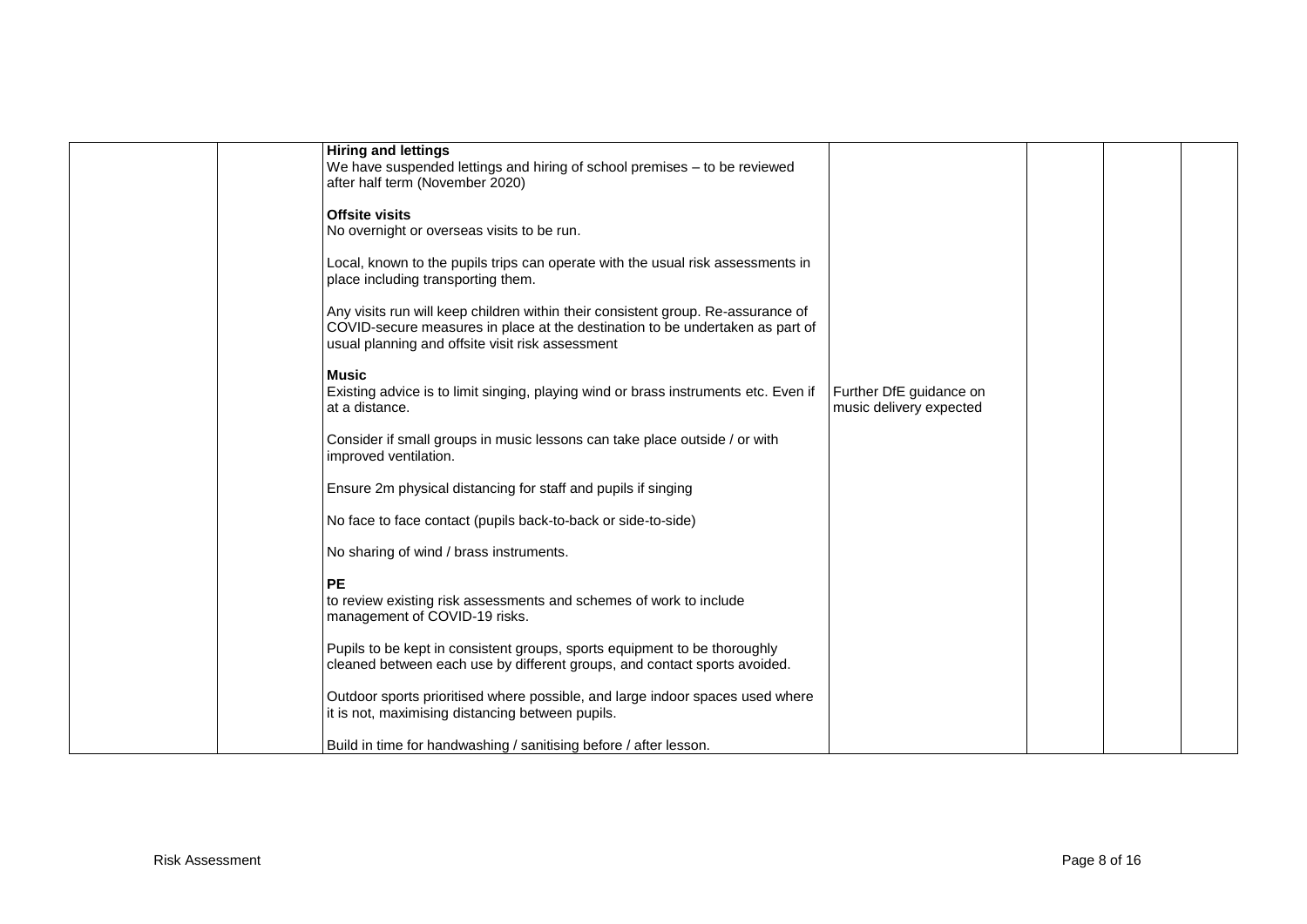|                             |                     | See advice from <b>Association</b> for Physical Education<br>https://www.gov.uk/government/publications/coronavirus-covid-19-guidance-on-<br>phased-return-of-sport-and-recreation/guidance-for-providers-of-outdoor-                                                         |                               |            |  |
|-----------------------------|---------------------|-------------------------------------------------------------------------------------------------------------------------------------------------------------------------------------------------------------------------------------------------------------------------------|-------------------------------|------------|--|
|                             |                     | facilities-on-the-phased-return-of-sport-and-recreation.                                                                                                                                                                                                                      |                               |            |  |
| <b>Access to &amp; exit</b> | Staff,              | Introduce staggered start and finish times to reduce congestion and contact at                                                                                                                                                                                                | Communicate expectations to   | <b>SHA</b> |  |
| from site                   | Pupils / pupils /   | all times.                                                                                                                                                                                                                                                                    | parents.                      |            |  |
|                             | wider contacts      | Allocation of transport and parents different times and entrance points.<br>Communicated to parents / pupils.                                                                                                                                                                 |                               |            |  |
|                             | Spread of           |                                                                                                                                                                                                                                                                               |                               |            |  |
|                             | COVID <sub>19</sub> | Introduce floor markings to aid social distancing (e.g. tape or survey spray)<br>where controlled queuing will be expected.                                                                                                                                                   |                               |            |  |
|                             |                     | <b>Visitors</b><br>Ensure all visitors / building users are aware of school's expectations. They<br>must follow social distancing, hand washing / use of sanitiser on entry and<br>adhere to any restrictions on accessing parts of the building stipulated by the<br>school. | Admin to advise all visitors. | Admin      |  |
|                             |                     | Volunteers, temporary / supply staff, sports coaches and other providers are<br>briefed on school's arrangements for managing and minimising risk, including<br>need to maintain distance (2m where possible) from other staff and pupils.                                    |                               |            |  |
|                             |                     | Where visits can happen outside of school hours, they should.                                                                                                                                                                                                                 |                               |            |  |
|                             |                     | A record should be kept of all visitors to aid track and trace.                                                                                                                                                                                                               |                               |            |  |
|                             |                     | Signage in reception regarding good hygiene.                                                                                                                                                                                                                                  |                               |            |  |
|                             |                     | Use of Perspex screens for open receptions and tape / visual markers to<br>reinforce social distancing (2 m where possible)                                                                                                                                                   |                               |            |  |
|                             |                     | Staff / pupils<br>On arrival all staff and pupils to wash hands using classroom facilities or use the<br>sanitiser provided at their point of entry.                                                                                                                          |                               |            |  |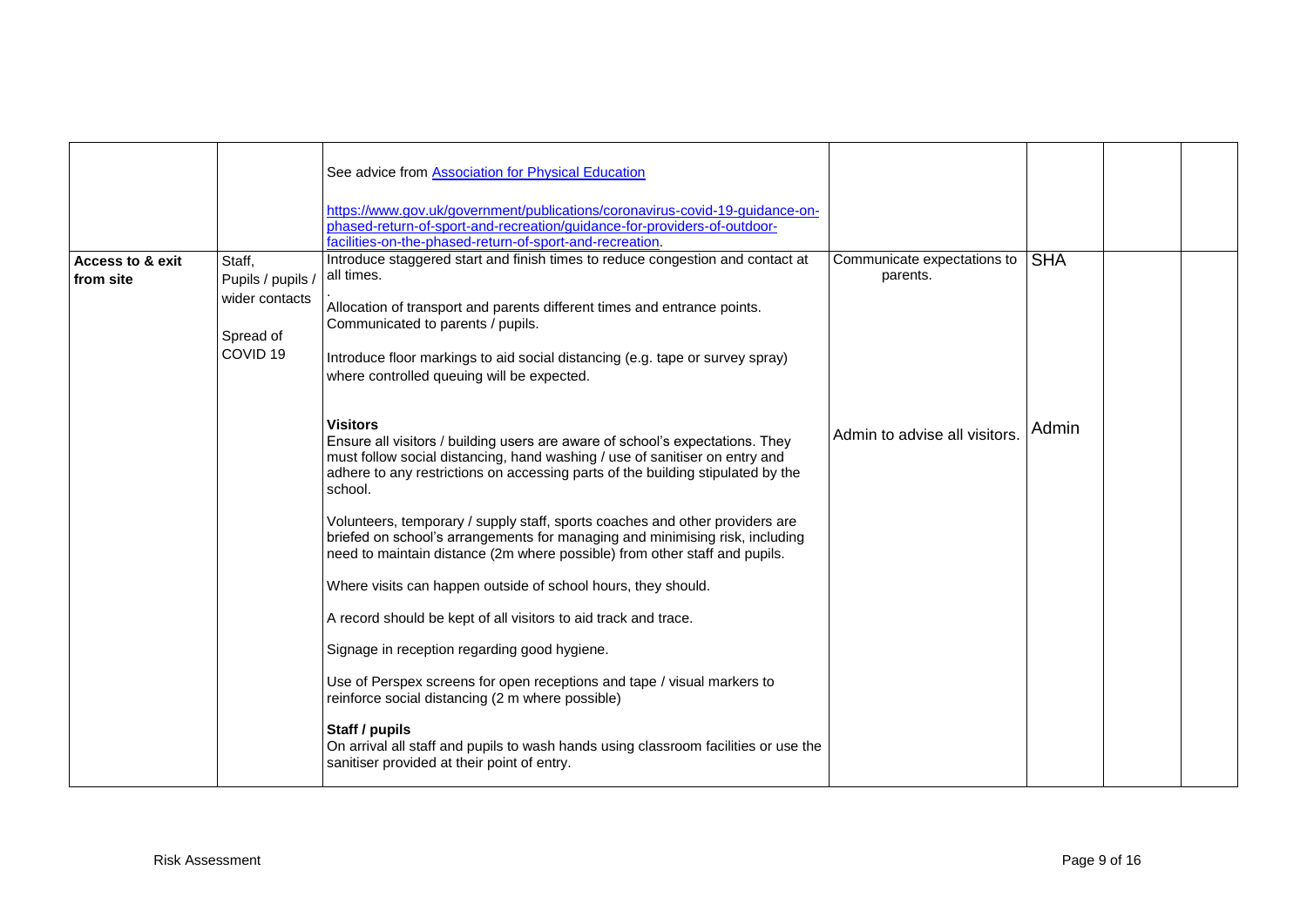| <b>Contact points</b>       | Staff,              | Parents to ensure children have their own water bottles in school to reduce                                                |  |  |
|-----------------------------|---------------------|----------------------------------------------------------------------------------------------------------------------------|--|--|
| <b>Equipment use</b>        | Pupils / pupils /   | contact with water fountains.                                                                                              |  |  |
| printers,                   | wider contacts      |                                                                                                                            |  |  |
| workstations,               |                     | Regularly clean and disinfect common contact surfaces in reception, office,                                                |  |  |
| apparatus,                  | Spread of           | access control etc. (screens, telephone handsets, desks).                                                                  |  |  |
| machinery etc.              | COVID <sub>19</sub> |                                                                                                                            |  |  |
|                             |                     | Staff and pupils have their own basic equipment (pens, pencils etc.) to avoid                                              |  |  |
|                             |                     | sharing.                                                                                                                   |  |  |
|                             |                     | <b>Activities and resources</b>                                                                                            |  |  |
|                             |                     | Classroom resources which are shared within zones are                                                                      |  |  |
|                             |                     | cleaned regularly;                                                                                                         |  |  |
|                             |                     | Those shared across groups must be cleaned between use                                                                     |  |  |
|                             |                     |                                                                                                                            |  |  |
|                             |                     | Minimise all unnecessary sharing of resources, taking books home etc.                                                      |  |  |
|                             |                     |                                                                                                                            |  |  |
|                             |                     | Use of shared resources between groups to be minimised, resources allocated                                                |  |  |
|                             |                     | to individual groups where possible.                                                                                       |  |  |
|                             |                     | Otherwise all resources shared across groups must be cleaned before / after                                                |  |  |
|                             |                     | use e.g. library books, chrome books, laptops, I pads, PE equipment etc.) or                                               |  |  |
|                             |                     | 'quarantined' (for 48 hrs, 72 hours for plastic) before being used by another                                              |  |  |
|                             |                     | group.                                                                                                                     |  |  |
|                             |                     |                                                                                                                            |  |  |
|                             |                     | Build cleaning into end of lesson activity routines.                                                                       |  |  |
|                             |                     |                                                                                                                            |  |  |
|                             |                     | Schools to ensure anti-bacterial wipes are available in all IT rooms and teacher                                           |  |  |
|                             |                     | to ensure pupils wipe down after use. If pupil too young then arrangements for                                             |  |  |
|                             |                     | IT support staff etc. to clean.                                                                                            |  |  |
| <b>Proximity of pupils/</b> | Staff,              | Staff are to maintain a safe distance between each other (2 metres wherever                                                |  |  |
| staff                       | Pupils / pupils /   | possible)                                                                                                                  |  |  |
|                             | wider contacts      |                                                                                                                            |  |  |
|                             |                     | Rooms to be kept as well ventilated as possible (opening windows) or via                                                   |  |  |
|                             |                     | ventilation units.                                                                                                         |  |  |
|                             | Spread of           |                                                                                                                            |  |  |
|                             | COVID <sub>19</sub> | Consider opportunities for outdoor learning to assist in social distancing.                                                |  |  |
|                             |                     |                                                                                                                            |  |  |
|                             |                     | Staff to follow social distancing guidance in offices/staff rooms/close working in<br>rooms etc i.e. 2m wherever possible. |  |  |
|                             |                     |                                                                                                                            |  |  |
|                             |                     |                                                                                                                            |  |  |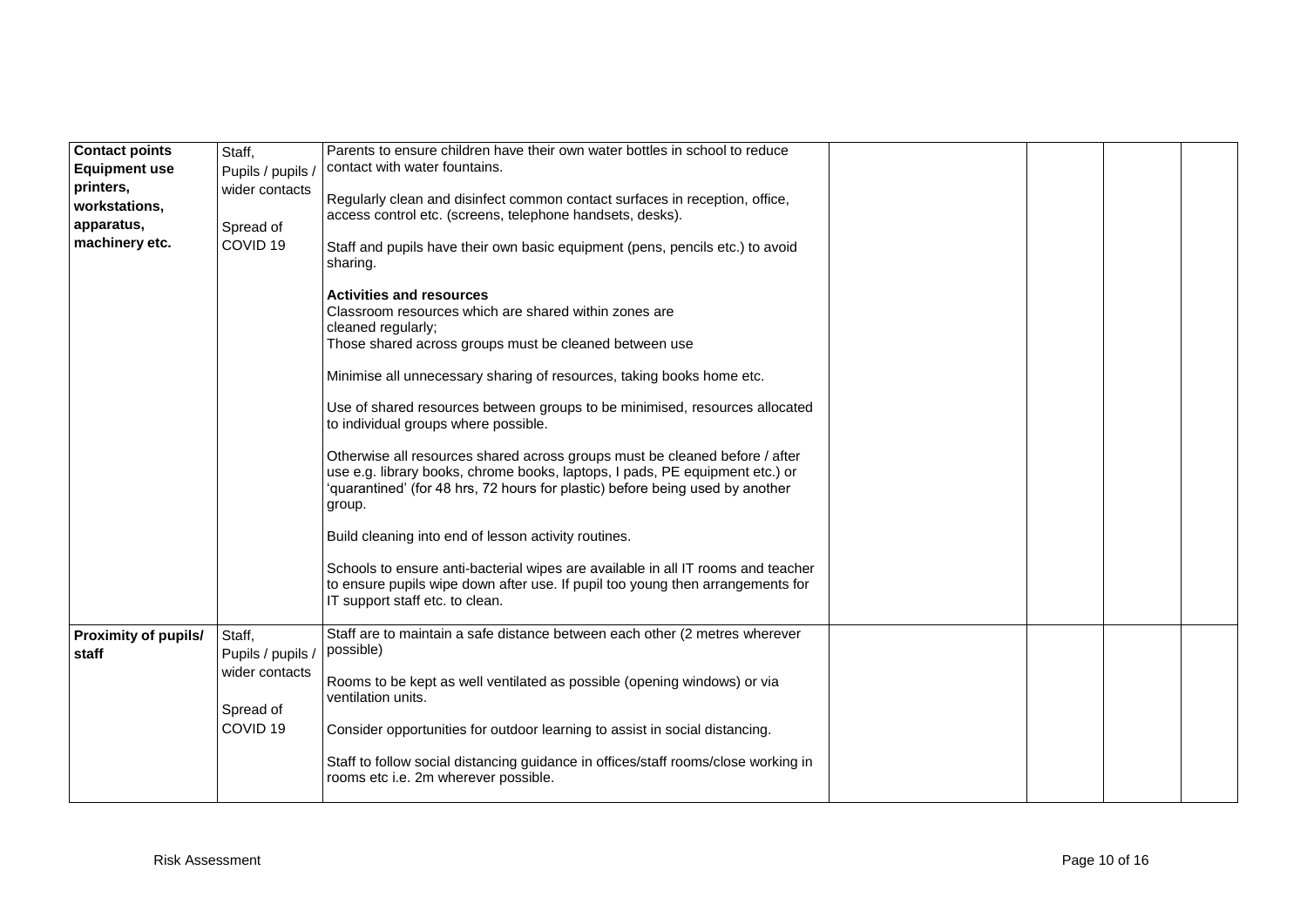| Where staff need to move between classes and year groups, they should try<br>and keep their distance from pupils and other staff as much as they can, ideally<br>2 metres from other adults.                                    |  |
|---------------------------------------------------------------------------------------------------------------------------------------------------------------------------------------------------------------------------------|--|
| Meetings / 1-2-1's / training<br>Limit face to face meetings to those which are essential. Ensure these are<br>conducted in large enough areas to maintain social distancing; or via<br>electronic means (Microsoft Teams etc.) |  |
| <b>Staff rooms</b><br>Set maximum occupanc of three adults; staff to stagger use to enable<br>distancing.                                                                                                                       |  |
| <b>Stairs / corridors</b><br>Minimise groups transitioning at the same time to ensure brief contact. (passing<br>briefly in circulation spaces is a low risk)                                                                   |  |
| Stagger use and numbers using circulation spaces at the same time.                                                                                                                                                              |  |
| Avoiding multiple groups queuing in same shared areas/ narrow corridors etc.                                                                                                                                                    |  |
| <b>Swimming pools</b> No hiring of swimming pools.                                                                                                                                                                              |  |
| <b>Break / Playgrounds</b><br>Avoid any group activities that require pupils to be in close physical contact with<br>each other.                                                                                                |  |
| Limit group interaction by clearly zoning areas and staggering breaks.                                                                                                                                                          |  |
| Use playing fields when weather permits.                                                                                                                                                                                        |  |
| Brief all staff on expectations.                                                                                                                                                                                                |  |
| Increased supervision to aid enforcement of social distancing as far as is<br>reasonable.                                                                                                                                       |  |
| Outdoor play equipment to be cleaned between use by different groups.                                                                                                                                                           |  |
|                                                                                                                                                                                                                                 |  |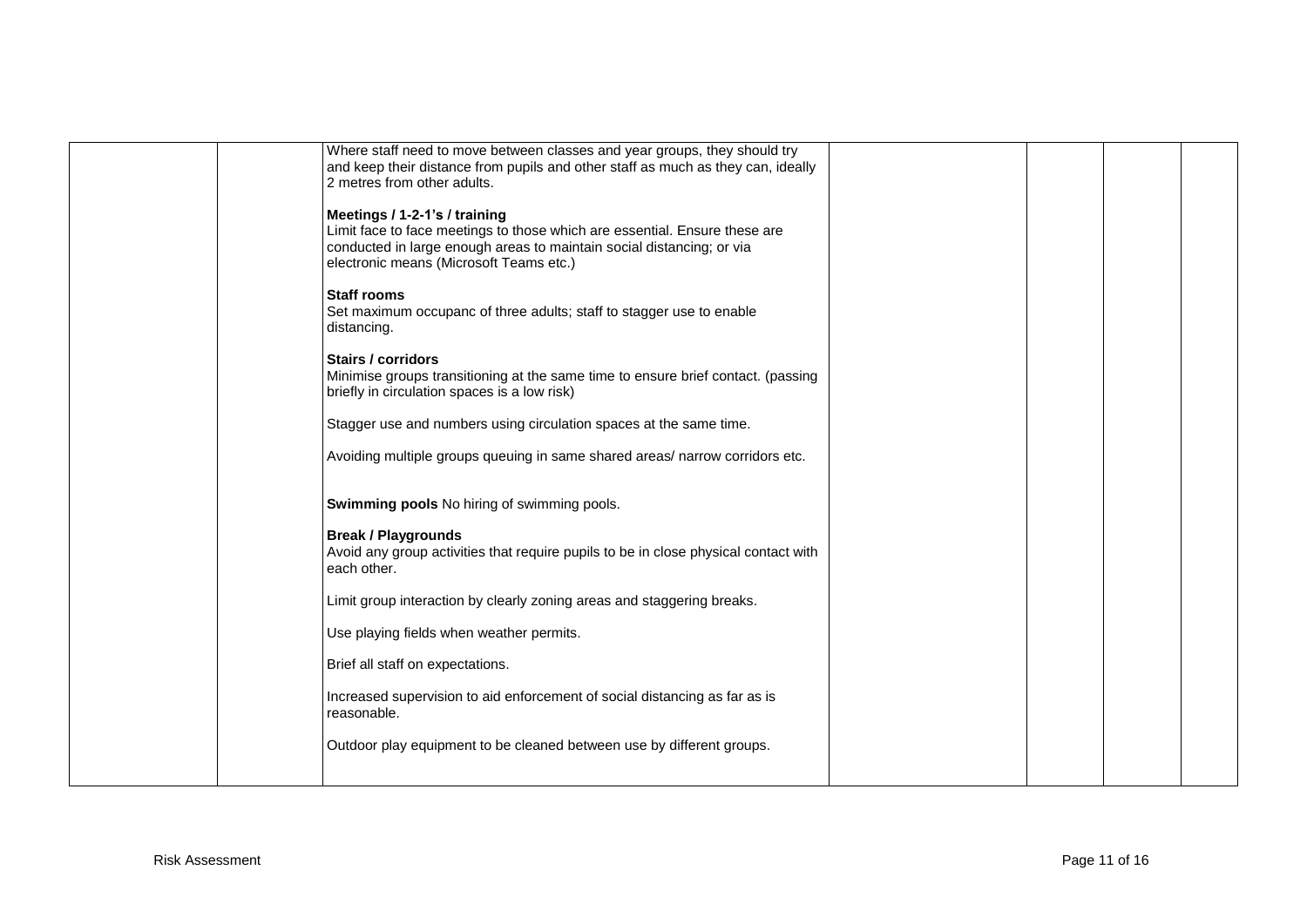| Canteen use /             | Staff,                              | Break times staggered to reduce congestion and contact between groups.                                                                                                                                                    |  |  |
|---------------------------|-------------------------------------|---------------------------------------------------------------------------------------------------------------------------------------------------------------------------------------------------------------------------|--|--|
| lunchtimes                |                                     | Rota for use of dining areas                                                                                                                                                                                              |  |  |
|                           | Pupils / pupils /                   |                                                                                                                                                                                                                           |  |  |
|                           | wider contacts                      | Reinforce handwashing prior to eating food.                                                                                                                                                                               |  |  |
|                           | Spread of<br>COVID <sub>19</sub>    | Hand sanitiser should be available at the entrance of any room where people<br>eat and should be used by all persons when entering and leaving the area.                                                                  |  |  |
|                           |                                     | <b>Canteen use</b><br>Food operators continue to follow Food Standard Agency's (FSA) guidance on<br>good hygiene practices in food preparation and their Hazard Analysis and<br>Critical Control Point (HACCP) processes. |  |  |
|                           |                                     | Pupils to enter canteens in their allocated groups or, collect food from the dining<br>area.                                                                                                                              |  |  |
|                           |                                     | Drinking water should be provided with enhanced cleaning measures of the tap<br>mechanism introduced.                                                                                                                     |  |  |
|                           |                                     | All rubbish and waste should be put straight in the bin by the user and not left for<br>someone else to clear up.                                                                                                         |  |  |
|                           |                                     | All areas used for eating must be thoroughly cleaned between groups and at the<br>end of each break and shift, including chairs, door handles, etc.                                                                       |  |  |
| <b>Transport / Travel</b> | Staff,                              | <b>Public transport</b>                                                                                                                                                                                                   |  |  |
| off site                  | Pupils / pupils /<br>wider contacts | All persons to limit their use of public transport and if this is not possible<br>individuals should follow government advice on the wearing of face coverings.<br>(mandated from 15 <sup>th</sup> June)                  |  |  |
|                           | Spread of                           | Guidance on how to wear and make a cloth face covering is available.                                                                                                                                                      |  |  |
|                           | COVID <sub>19</sub>                 | Where business travel via car is required use private single occupancy where<br>possible.                                                                                                                                 |  |  |
|                           |                                     | <b>Minibus use</b>                                                                                                                                                                                                        |  |  |
|                           |                                     | Used by those within same teaching group                                                                                                                                                                                  |  |  |
|                           |                                     | Vehicles to be cleaned after each group's use / between drivers etc. (sanitiser /<br>disinfectant wipes to be available on the vehicle).                                                                                  |  |  |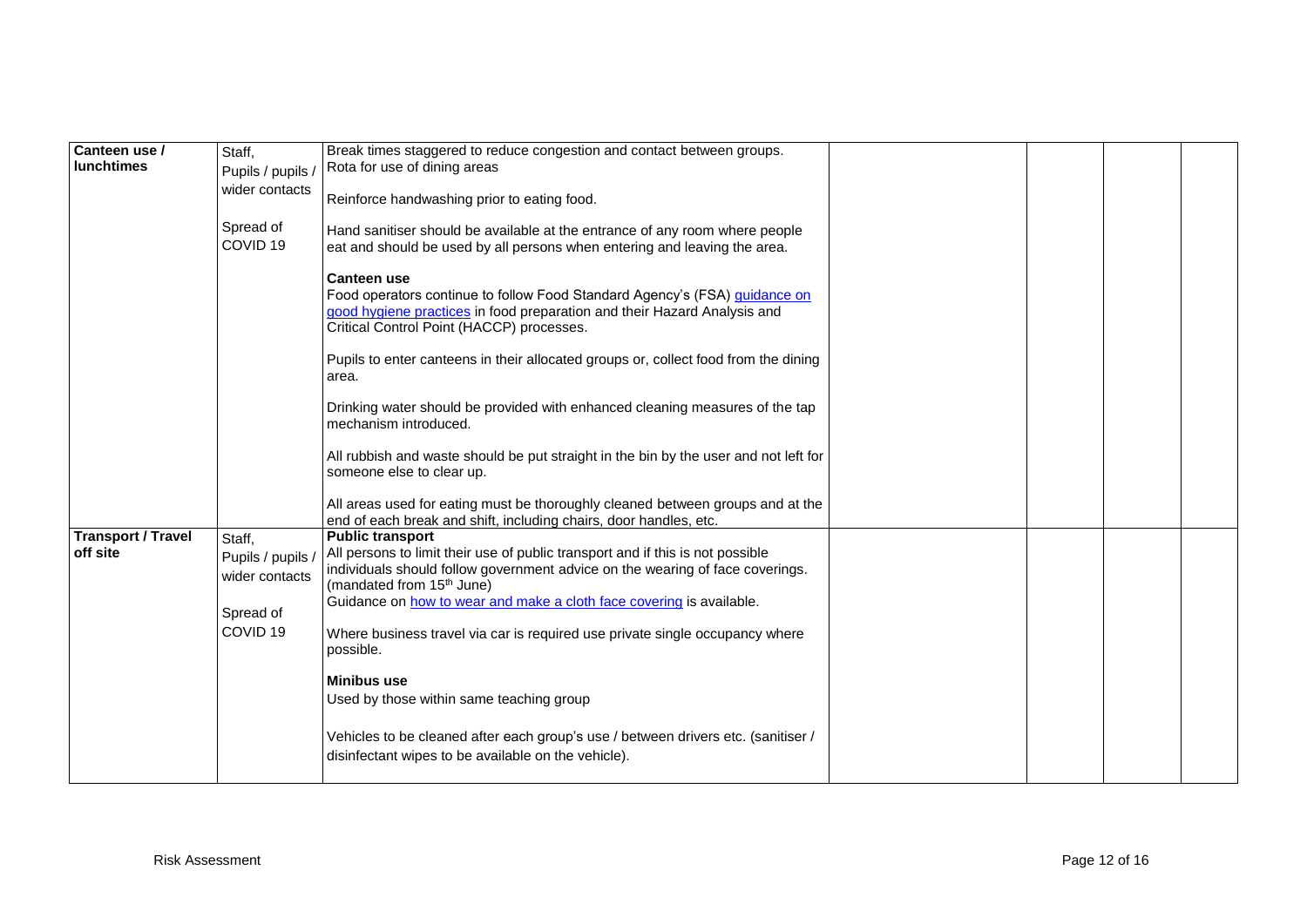|                        |                                               | Regular cleaning of vehicle contact points (handles, keys, display and controls                                                                                                                                                                                                                             |  |  |
|------------------------|-----------------------------------------------|-------------------------------------------------------------------------------------------------------------------------------------------------------------------------------------------------------------------------------------------------------------------------------------------------------------|--|--|
|                        |                                               | etc.) – in-particular where vehicles are shared between drivers / groups.                                                                                                                                                                                                                                   |  |  |
|                        |                                               | Use hand sanitizer on entering / leaving vehicle.                                                                                                                                                                                                                                                           |  |  |
|                        |                                               | Windows to be open for ventilation.                                                                                                                                                                                                                                                                         |  |  |
|                        |                                               | Staff to wear disposable gloves when refueling.                                                                                                                                                                                                                                                             |  |  |
| <b>Contractors</b>     | Contractors,<br>Staff,                        | All contractors will read and comply with signs in reception regarding good<br>hygiene.                                                                                                                                                                                                                     |  |  |
|                        | Pupils / pupils /<br>wider contacts,          | Staff and contractors are to maintain a safe distance between themselves and<br>others (2 metres where practical).                                                                                                                                                                                          |  |  |
|                        | Spread of<br>COVID <sub>19</sub>              | All contractors are to wash their hands or use alcohol-based hand sanitiser upon<br>entering the site.                                                                                                                                                                                                      |  |  |
|                        |                                               | Agree approach to scheduled / ongoing building works.<br>Where works can be conducted outside of the school day they should be.<br>Site inductions are to be carried out following social distancing principles.<br>School's to seek confirmation of the contractors method statement / risk<br>assessment. |  |  |
| Provision of first aid | Staff,<br>Pupils / pupils /<br>wider contacts | It is accepted that social distancing cannot be maintained during the delivery of<br>first aid, but physical contact should be kept to a minimum e.g. pupils apply cold<br>pack, wipe, plaster where able to do so.                                                                                         |  |  |
|                        | Spread of                                     | Wash hands before / after treatment.                                                                                                                                                                                                                                                                        |  |  |
|                        | COVID <sub>19</sub>                           | Those administering first aid should wear PPE appropriate to the circumstances.                                                                                                                                                                                                                             |  |  |
|                        |                                               | Where the injury was significant and thus required close care for an extended                                                                                                                                                                                                                               |  |  |
|                        |                                               | period then it would be reasonable to provide PPE.                                                                                                                                                                                                                                                          |  |  |
|                        |                                               | See also 'provision of personal care' and 'Suspected case whilst working<br>on site'.                                                                                                                                                                                                                       |  |  |
|                        |                                               | First aiders to be aware of advice on CPR from The Resuscitation Council                                                                                                                                                                                                                                    |  |  |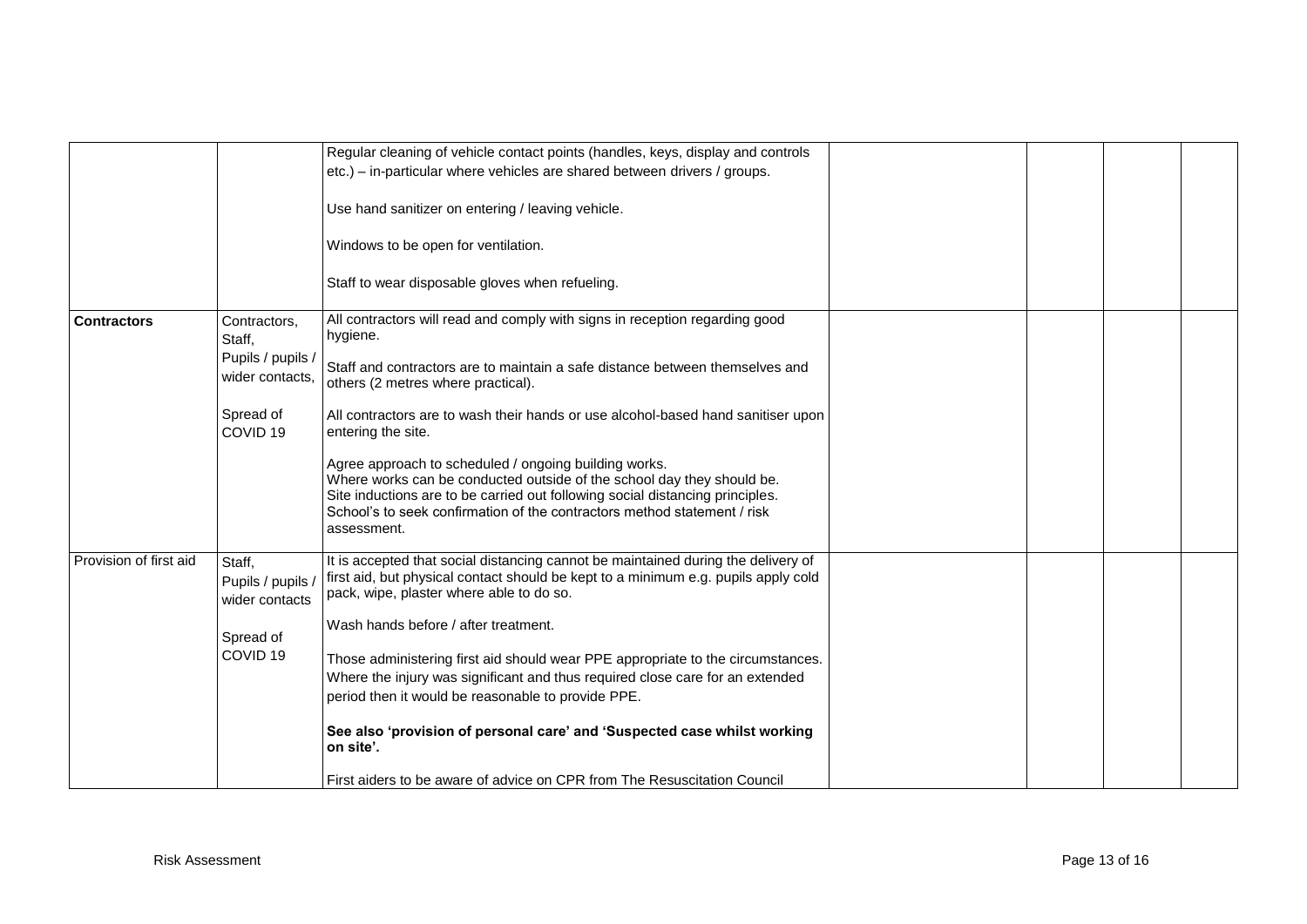|                                                                   |                                                                                   | https://www.resus.org.uk/media/statements/resuscitation-council-uk-statements-<br>on-covid-19-coronavirus-cpr-and-resuscitation/covid-community/<br>Arrangements for only one person being treated in the first aid room at a time<br>and allocate another room / area as a waiting/collection area (outside Head of<br>School's room)                                                                                                                                                                                                                                                                                                                                                                                                                                                                                                                                                                                                                                                                                                                                                                                                                                                                                                                                                                                                                                                                                                                                                              |  |  |
|-------------------------------------------------------------------|-----------------------------------------------------------------------------------|-----------------------------------------------------------------------------------------------------------------------------------------------------------------------------------------------------------------------------------------------------------------------------------------------------------------------------------------------------------------------------------------------------------------------------------------------------------------------------------------------------------------------------------------------------------------------------------------------------------------------------------------------------------------------------------------------------------------------------------------------------------------------------------------------------------------------------------------------------------------------------------------------------------------------------------------------------------------------------------------------------------------------------------------------------------------------------------------------------------------------------------------------------------------------------------------------------------------------------------------------------------------------------------------------------------------------------------------------------------------------------------------------------------------------------------------------------------------------------------------------------|--|--|
| Provision of personal<br>care                                     | Staff,<br>Pupils / pupils /<br>wider contacts<br>Spread of<br>COVID <sub>19</sub> | Additional PPE in place if required for intimate care, to be risk assessed and to<br>be based on nature of task and level of contact<br>A disposable apron, gloves, fluid resistant surgical mask are available in the<br>rooms where identified risks of splashing to the eyes, coughing, spitting,<br>vomiting. PHE have advised that there is no need to wear additional PPE to<br>what was worn pre-Covid. However, for individual's to make this decision for<br>themselves, PPE is provided.<br>Spitting<br>As above - a disposable apron, gloves, fluid resistant surgical mask are<br>available in the rooms where identified risks of splashing to the eyes, coughing,<br>spitting, vomiting. PHE have advised that there is no need to wear additional<br>PPE to what was worn pre-Covid. However, for individual's to make this<br>decision for themselves, PPE is provided.<br>Where a child falls ill with Coronavirus symptoms whilst on site (new continuous<br>cough, high temperature cough or a loss of, or change, in your normal sense of<br>taste or smell.) then school staff supervising the child while they await collection<br>should wear PPE (a fluid resistant surgical mask) if a distance of 2m cannot be<br>maintained.<br>If direct care (such as for a very young child or a child with complex needs) is<br>required for a child with Covid symptoms, then staff giving care should wear a<br>fluid resistant surgical mask, disposable apron, gloves and visor. |  |  |
| <b>Emergency</b><br>procedures (Fire<br>alarm activations<br>etc) | Staff,<br>Pupils / pupils /<br>wider contacts<br>Spread of<br>COVID <sub>19</sub> | Emergency evacuations are to take place following social distancing principles<br>as far as is reasonably practicable (this will be impacted during evacuation, but<br>will be for short period).<br>Maintain groups at assembly points.<br>Increased supervision and reiteration of messages to occupants                                                                                                                                                                                                                                                                                                                                                                                                                                                                                                                                                                                                                                                                                                                                                                                                                                                                                                                                                                                                                                                                                                                                                                                          |  |  |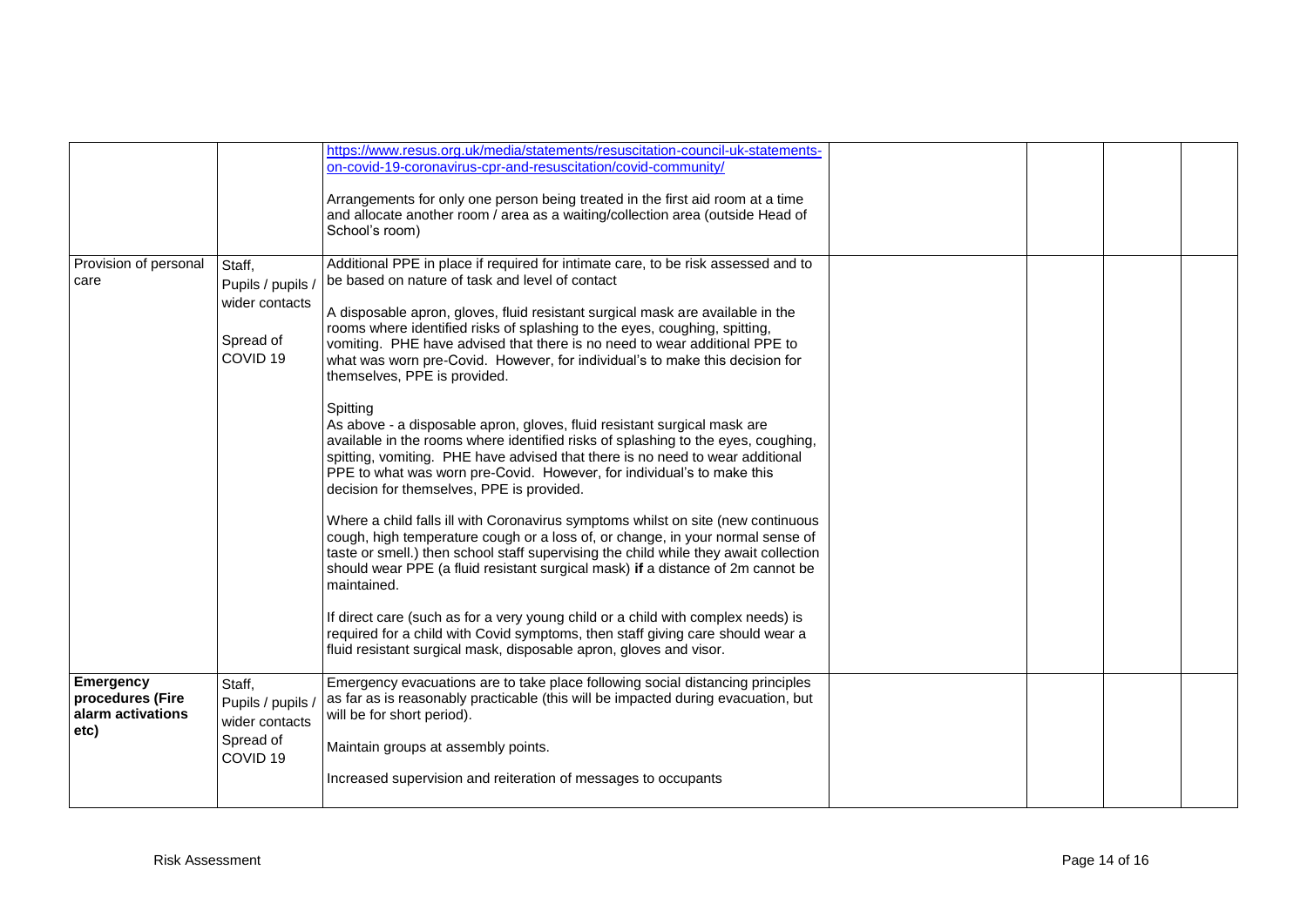| <b>Deliveries &amp; Waste</b> | Staff,                                                                  | Do not approach delivery staff, allow packages to be left in a safe place.                                                                                                                                                                                 |         |  |
|-------------------------------|-------------------------------------------------------------------------|------------------------------------------------------------------------------------------------------------------------------------------------------------------------------------------------------------------------------------------------------------|---------|--|
| collection.                   | Pupils / pupils /<br>wider contacts<br>Spread of<br>COVID <sub>19</sub> | Hands are to be thoroughly washed after handling all deliveries or waste<br>materials.<br>Waste collections made when the minimum number of persons are on site (i.e.<br>after normal opening hours).                                                      |         |  |
|                               |                                                                         |                                                                                                                                                                                                                                                            |         |  |
| <b>Premises safety</b>        | Staff,<br>Pupils / pupils                                               | Ensure all 'normal' tasks / compliance checks are being carried out/planned<br>such as fire alarm testing, legionella controls, servicing of equipment, PAT<br>testing etc.                                                                                | MS, DB  |  |
|                               | Wider                                                                   | Ensure all key services are operational                                                                                                                                                                                                                    |         |  |
|                               | safeguarding /<br>safety risks                                          | Legionella<br>Follow normal practices for re-opening after summer holiday period.<br>i.e. where weekly flushing of outlets has not taken place then chlorination /<br>flushing of whole system should take place.                                          |         |  |
|                               |                                                                         | Ensure key fire doors are not being compromised / wedged open (those<br>protected stairwells, cross corridor, on single directional routes etc.)                                                                                                           |         |  |
| <b>Lack of awareness</b>      | Staff,                                                                  | All staff consulted on plans and risk assessment.                                                                                                                                                                                                          | SHA, PS |  |
| of PHE / school<br>controls   | Pupils / pupils /<br>wider contacts                                     | Posters will be displayed in the reception, welfare areas and in suitable places<br>around site.                                                                                                                                                           |         |  |
|                               | Spread of<br>COVID <sub>19</sub>                                        | Clear briefing for all personnel on site, warning them of the risks posed by the<br>virus as well as the control measures outlined in this assessment and from<br>government guidance.                                                                     |         |  |
|                               |                                                                         | Volunteers, peripatetic, temporary / supply staff, sports coaches and other<br>providers are briefed on school's arrangements for managing and minimising<br>risk, including need to maintain distance (2m where possible) from other staff<br>and pupils. |         |  |